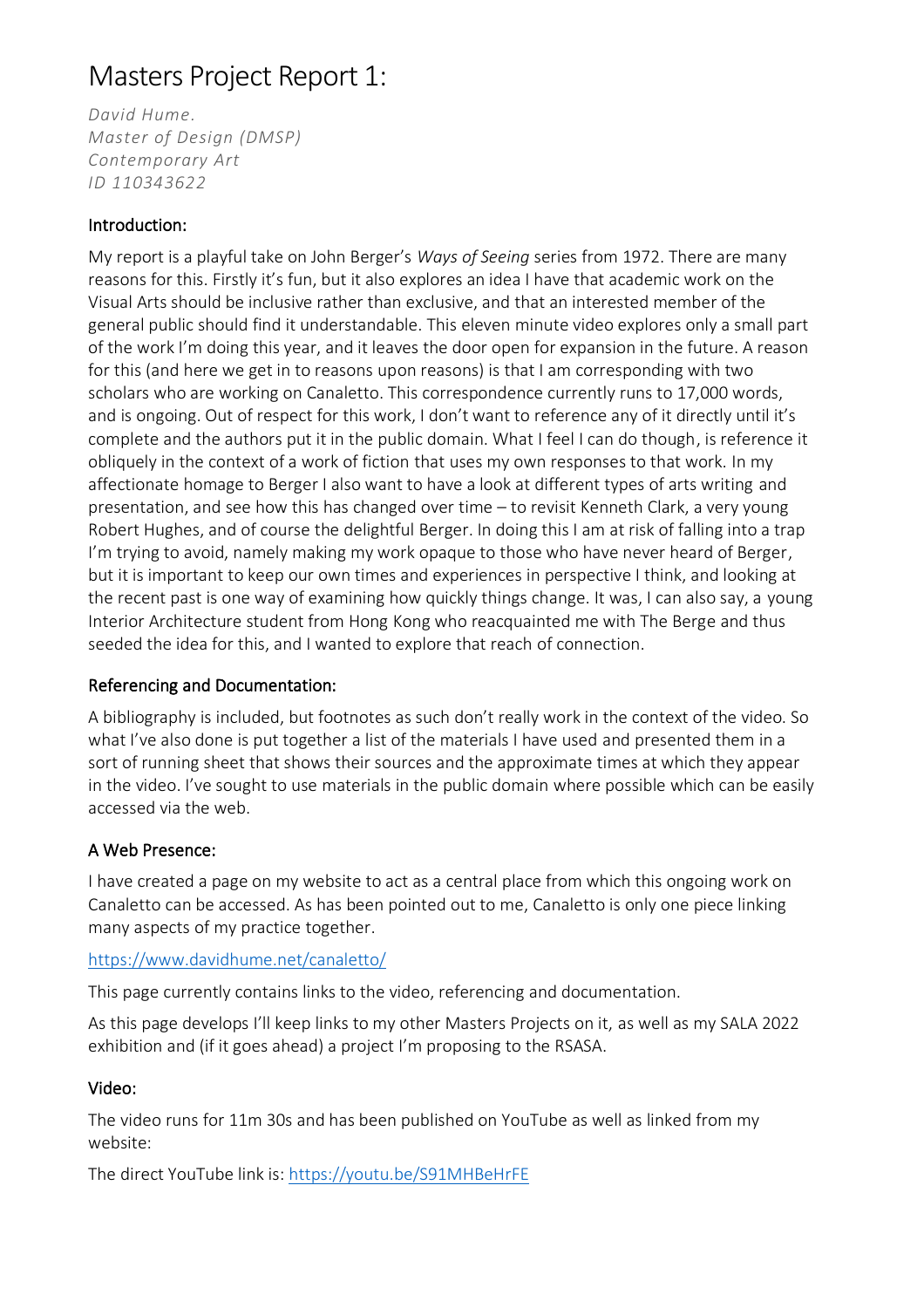#### The Script:

Writing the script was an interesting experience that I'd like to analyse further sometime, perhaps as this project develops. I wrote it longhand in fountain pen, and it surprised me that it was written only in three or four sessions and almost entirely without subsequent edits. This is very unlike my normal writing practice which generally undergoes many editing stages. There was strong sense of simply channelling The Berge and letting him speak for himself. The language is frequently alliterative, and much more florid than I would use myself, and I think it would be interesting to look at this, and see what balance of performance and factual accuracy there is. I've been revisiting a few TV art historians as part of this project and I think Berger holds up very well today.

Note – this is a transcript of the handwritten script from which the video was made. Even though my handwriting is nearly illegible, the advantage of the handwritten script it that spacings and odd dashes on the page can be used as an aid to pacing and emphasis.

--------- STARTS----------

Venice is a riddle written in poetry.

It is an enigmatic mystery that has held its secrets for centuries.

Yet the art, the music, the majesty, is built on a foundation of science, engineering and ingenuity.

One of Venice's most brilliant sons is the painter Canaletto, whose languid and sundrenched vistas captivated a generation of Europe's young nobleman as they passed through Venice on their grand tours.

Canaletto's secrets; The techniques of science and sorcery with which he wove his spells are still not fully known to us.

But today, computers and complex analysis are revealing more and more of his magic.

I invite you to come with me as we ride a gondola of imagination to follow an Australian graduate student along the grand canal as he seeks his own relationship with Canaletto's pictorial mastery.

So who is Canaletto? And what is it that he reveals? Why do his mysterious methods intrigue us to this day?

Venice is a bewitching city, part glimmering mirage, part mirror to our own souls.

Venice demonstrates to us the apex of our humanity.

It rose as a refuge from marauding hordes - the nimble wits and slippery skill of the boatman who navigated its shallow marshy waters saved them from persecution and capture by neighbouring kingdoms.

A new way of government, a new architecture and new civil engineering solutions to its unique challenges were all developed here.

Once the world's greatest naval power, a trading bridge from east to West in the time of Marco Polo and the Kahns, it was by Canaletto's time a decadent, if still beautiful jewel.

Canaletto provided an illusion of Venice that was even more beautiful than the reality.

It is said that many of the English noblemen who came here on the grand tours of their youth were disappointed by the reality if they had first seen Canaletto's creations.

It is it any wonder the world has second guessed his secrets since that time?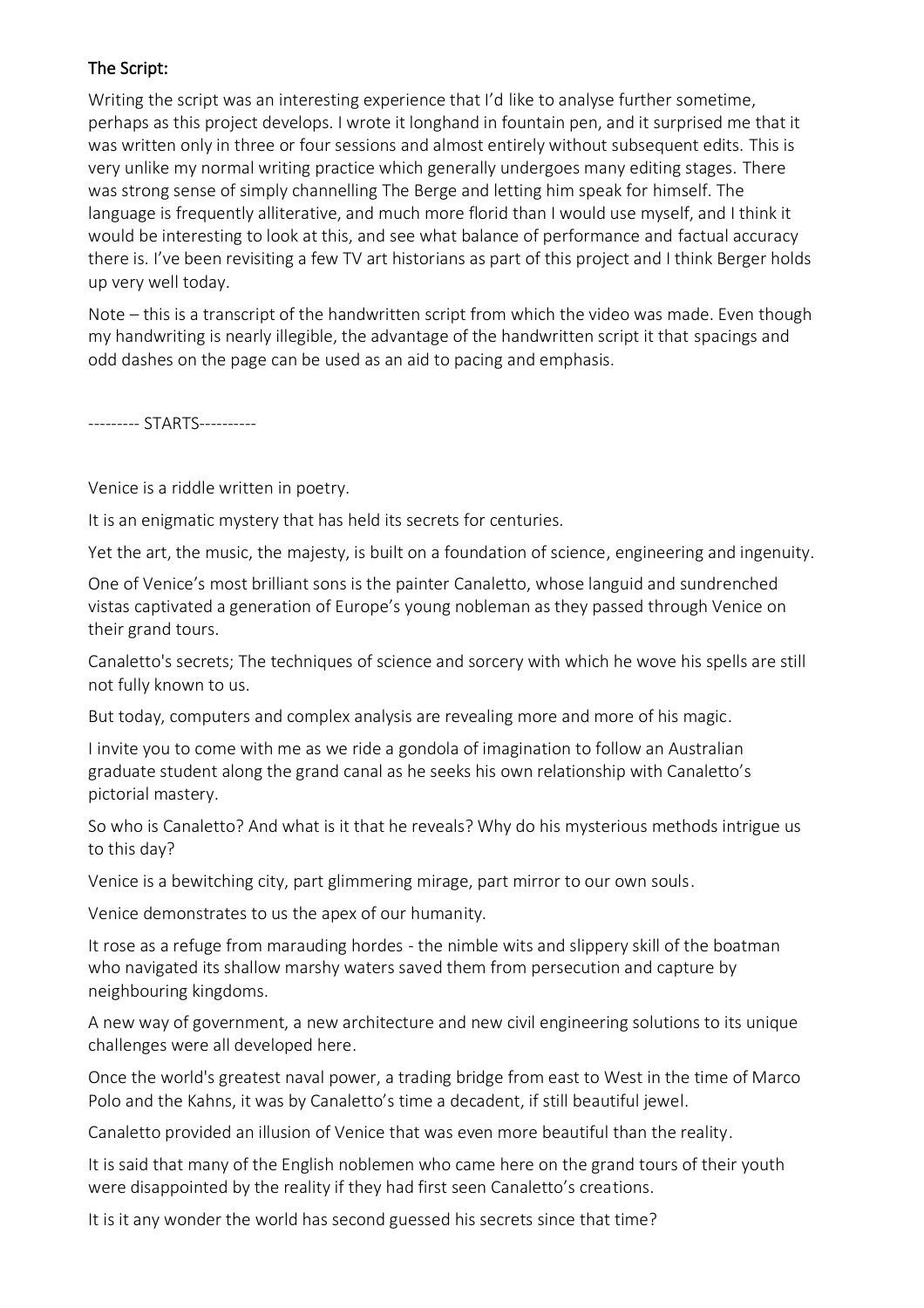As with any good mystery there are clues.

Canaletto has left us his Venetian sketchbook, so we can interrogate his technique.

A brilliant draughtsman in his own right, Canaletto was also the most skilled master of the camera obscura, a device that used lenses and mirrors to cast an image onto paper where it could be traced.

Canaletto's father designed theatre sets and his talented son had the manipulation of form space and perspective in his blood.

Why should this matter? Why should we now interrogate these drawings that were only ever meant to be tools used in the creation of Canaletto's larger works?

Perhaps it is all a matter of perspective...

We have in his sketchbooks parts of a three piece puzzle.

The pencil tracings, the ink drawings, the finished artworks.

We also have Venice itself.

We can go back today and place ourselves on many of the same places that Canaletto stood, where the buildings he drew stand as proudly today as they ever did.

The taming of perspective and the use of optics came to us together as part of the Renaissance the age of reason.

Galileo turned his lens to the heavens in the 17th century, and later Newton gave us a glimpse of the motion of the heavens through mathematics.

We were no longer wandering on a disc supported on the backs of elephants, we were voyagers on a globe that circled the sun according to the strict beauty of mathematics.

Is it any wonder that the mathematics that governed the laws of linear perspective should be revered?

And yet with the gains there came also a sense of loss...

Where was the magic? Where was the skill? The hand of the artist?

Even in Canaletto's day it was felt that the tracing of a scene was in some way cheating, and this view persists to the present day.

"Canaletto Cleared of Trickery" ran a recent headline, after it had been demonstrated by infrared photography that particular works were not the result of tracing, but that the master had drawn them himself.

Why should we care?

Hume, our graduate student working a world away from Venice in antipodean Australia would propose to us that this view tells us more about our own troubled relationship with photography and the photographic eye, then it does about Canaletto.

Our fixation with the mechanical minutiae of technique, he proposes, is something that would be dismissed by the master with a characteristic Italian shrug.

But there are more acute minds than Hume's at work on the problem.

Canaletto's cameras are currently being reconstructed and put through their paces from vantage points on the Grand Canal, being probed for pointers on perspective.

Problems arise when linear perspective is used to render realism from close proximity, particularly when, as in Venice, the horizon of water is all around.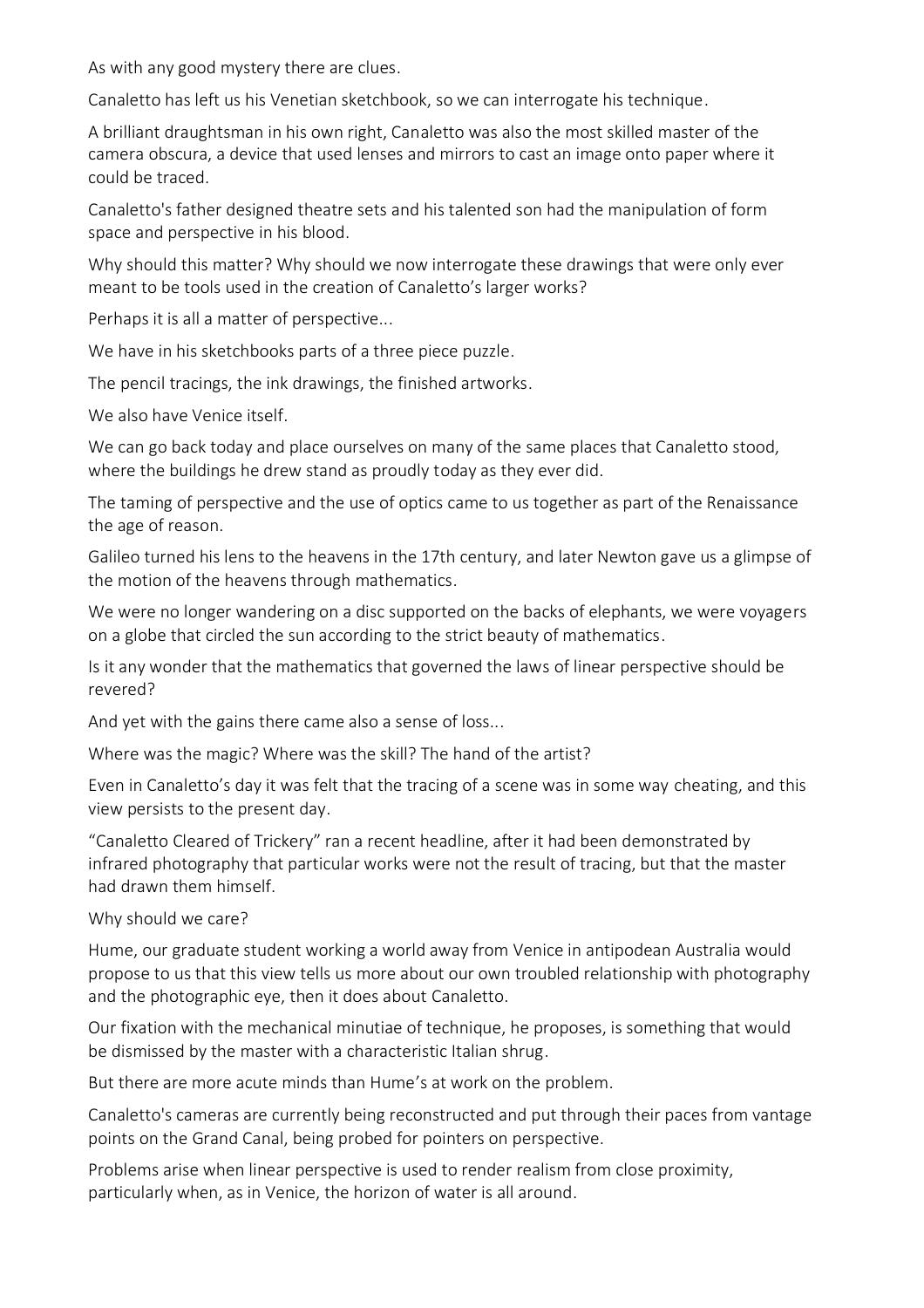"The problem of the join," we could call it, when receding or approaching parallels meet before us.

How did Canaletto overcome it? By fudging it, propose some.

Hide it behind Rialto, or pop up a palazzo in its place.

Perhaps it is now time that we return to our central question.

Why bother with this analysis?

Is there any point to it?

So far I believe we have shown that Canaletto was capricious in his technique.

The order and harmony that we see in his works, we have ascribed to an adherence to certain laws of perspective of which Canaletto was aware, but which he either used or chose to ignore exactly as it suited him.

He brought us into a Venice that we thought was real, but was in actuality a creation of his own mind.

The sketchbooks... what of them?

Well, they are exactly that.

Sketches.

No more.

The rabbit hole of the camera is a chimaera; an illusion that is reflective of our own desire for order rather than any compulsion by Canaletto to adhere to a rigorous framework of rules.

The jury is still out.

Work is being done by scholars as I speak to you now.

Perhaps I will present to you a nascent notion proposed by Hume that what this analysis shows us is mostly that Canaletto worked more freely than we had previously imagined.

The solidity and harmony of his buildings has tricked us into assuming that the laws governing nature are also the laws governing Canaletto's art; but no.

The master has beguiled us yet again.

The seemingly solid structures he shows us are created mainly from the magic dust of imagination.

Multiple viewpoints in a single painting.

Multiple perspectives.

Some rules are adhered to, some are bent, and some are simply ignored.

Horizontals converge, verticals do not, even in his sketches.

And why should they? Canaletto had no need to produce sketches that were suitable for analysis by anyone else. His only imperative was to produce sketches that would be useful to himself.

Ironically, this minute analysis by scholars has taught us something.

The art historians amongst us, in whose number I include myself, should perhaps consider that here are many precursors to modernism in Canaletto that were previously unnoticed.

What we see now, changing perspectives, multiple viewpoints, we also see for example in Cezanne, who's still lifes were a harbinger of Cubism.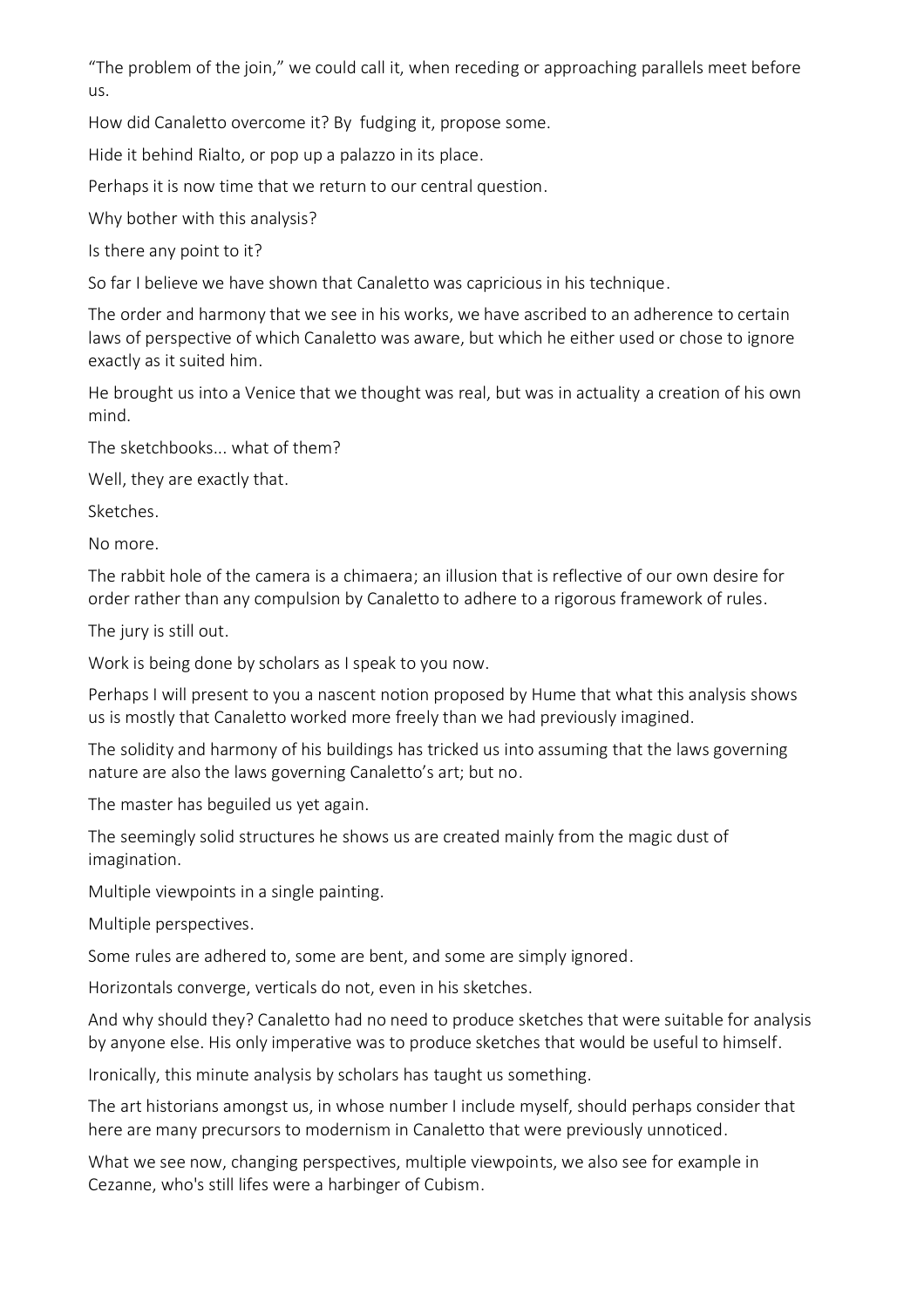Certainly you will not see anything close to that painted in the extreme manner of a Braque or a Picasso, but a case may be made, I feel, for an embryonic shift in outlook towards that of the late 19th and early 20th centuries.

A hint, perhaps, of what was to follow.

Is this real? Is it there, or is such conjecture merely a flight of fancy? If we were able to ask Canaletto himself I feel he would simply pause from his painting for a moment, look at us, shrug, and then return to his work.

------ENDS-------

| Time (MM.SS) | Material and source/URL                                                            |
|--------------|------------------------------------------------------------------------------------|
| 00.00        | Soundtrack: Pino Donaggio - Don't look Now - Laura's theme                         |
|              | https://www.youtube.com/watch?v=IZJ0df1LZVE                                        |
| 00.00        | Historic film; colourized 1899. Venezia                                            |
|              | https://youtu.be/Vd-MuE3h8fs                                                       |
| 00.25        | John Berger / Ways of Seeing, Episode 2 (1972)                                     |
| and onwards  | https://youtu.be/m1GI8mNU5Sg                                                       |
| 00.45        | Canaletto: Piazza San Marco with Basilica.                                         |
|              | Collection of the Museum of Modern Art, New York.                                  |
| 01.05        | Film: Vintage 1975-1978 Soviet Bloc Mainframe Computers                            |
|              | https://youtu.be/2Um5QxLlBDY                                                       |
| 01.20        | Canaletto – video from exhibition at Museo Palazzo Grimani 2012                    |
| 00.12        | Piazza San Marco with Basilica.                                                    |
|              | Collection of the Museum of Modern Art, New York.                                  |
| 01.35        | $Canaletto - self-portrait$                                                        |
|              | <b>National Trust Collections</b>                                                  |
|              | https://www.nationaltrustcollections.org.uk/object/515456                          |
| 01.45        | De Barbari View of Venice (various copies)                                         |
|              | https://en.wikipedia.org/wiki/View_of_Venice                                       |
| 02.10        | Doge Pietro Loredan beseeching the Virgin (as one does)                            |
|              | Palma Giovane - Plazzo Duclae Venezia                                              |
| 02.20        | Early Drawing of the Arsenale, Venezia                                             |
|              | https://editions.covecollective.org/chronologies/beginnings-arsenal-venice         |
| 02.30        | The Central Stretch of the Grand Canal (c. 1734), Canaletto. Royal                 |
|              | Collection Trust/(c)Her Majesty Queen Elizabeth II 2016                            |
| 02.40        | The Bacino di S. Marco on Ascension (c. 1733-4), Canaletto.                        |
|              | Royal Collection Trust/ © Her Majesty Queen Elizabeth II 2016                      |
| 03.10        | Poster: Canaletto exhibition                                                       |
|              | Museo Palazzo Grimani 2012                                                         |
| 03.30        | Camera obscura owned by Canaletto                                                  |
|              | Museo Palazzo Grimani                                                              |
| 03.35        | Camera Obscura in use; early nineteenth century illustration                       |
| 04.10        | Canaletto: Il Quaderno Veneziano.                                                  |
|              | Facsimile edition 1997 Pub. Canal Stamperia Editirce                               |
| 04.30        | Philip Steadman - Illustration for the article "Canaletto's Camera"                |
|              | unpublished                                                                        |
| 04.40        | Philip Steadman - Illustration for the article "Canaletto's Camera"<br>unpublished |

## List of still images and video clips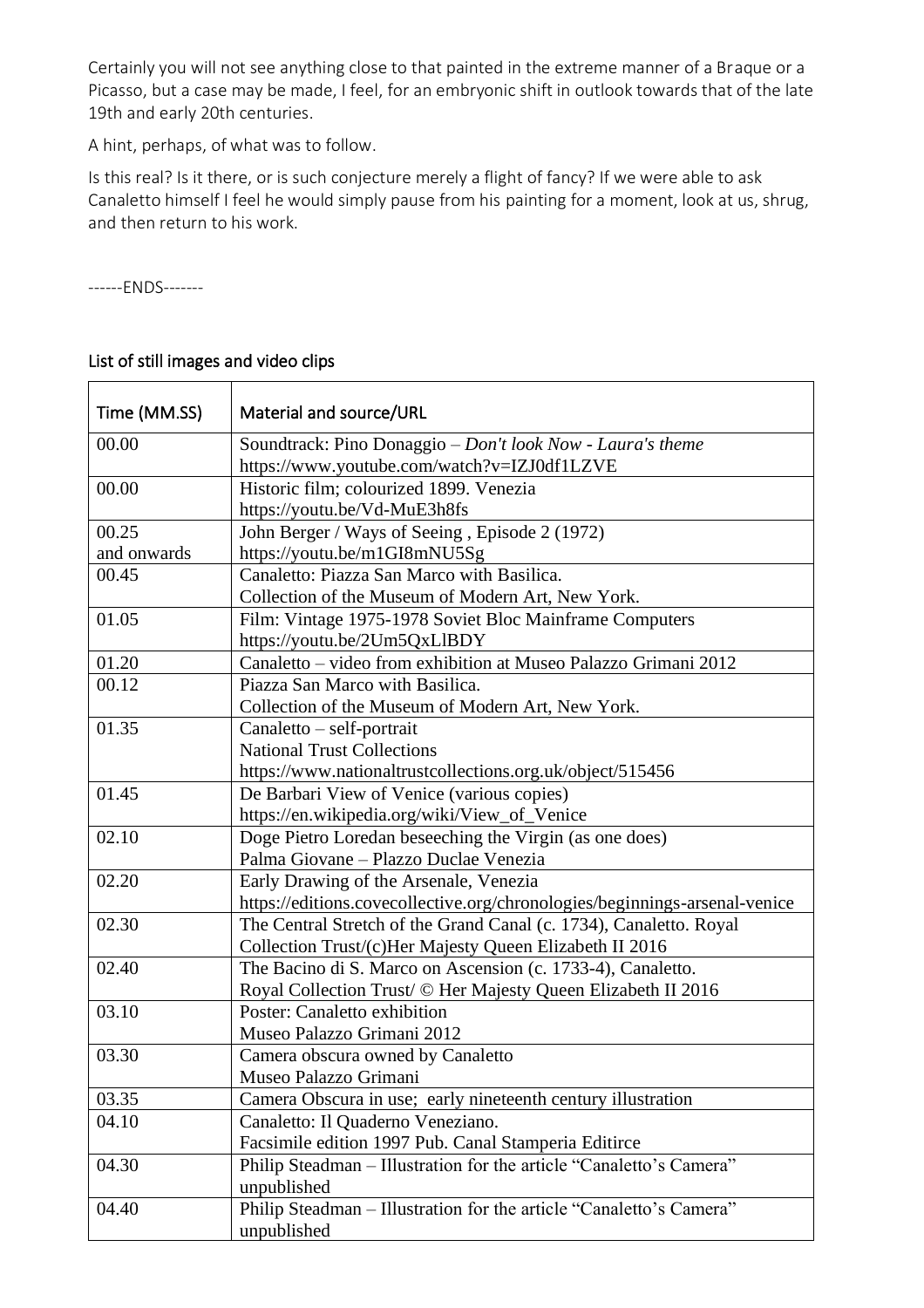| 04.50 | Portrait of Galileo taken from mural.                                        |
|-------|------------------------------------------------------------------------------|
|       | https://newsroom.ucla.edu/releases/the-truth-about-galileo-and-his-conflict- |
|       | with-the-catholic-church                                                     |
| 04.55 | Portrait of Newton by Godfrey Kneller                                        |
|       | https://en.wikipedia.org/wiki/Isaac_Newton                                   |
| 05.00 | Perspective Drawing: taken from                                              |
|       | Perspective Rectified; Author(s): Martin Kemp                                |
|       | Published by: Architectural Association School of Architecture               |
|       | Stable URL: https://www.jstor.org/stable/29543587                            |
|       |                                                                              |
| 05.30 | Canaletto: Piazza San Marco with Basilica. Collection of the Museum of       |
|       | Modern Art, New York.                                                        |
| 06.00 | Haydock, M. (2017) 'Canaletto Cleared of Trickery', Week (London,            |
|       | England: 1995), (1121), pp. 30.                                              |
| 06.20 | Perspective Drawing: taken from                                              |
|       | Perspective Rectified; Author(s): Martin Kemp                                |
|       | Published by: Architectural Association School of Architecture               |
|       | Stable URL: https://www.jstor.org/stable/29543587                            |
| 06.40 | Hume, David - Perspective Drawings from a notebook (unpublished)             |
| 07.30 | Canaletto: Il Quaderno Veneziano. Facsimile edition 1997 Pub. Canal          |
|       | Stamperia Editirce                                                           |
| 08.00 | Canaletto – A view of the Grand Canal                                        |
| 08.30 | Canaletto: Il Quaderno Veneziano. Facsimile edition 1997 Pub. Canal          |
|       | Stamperia Editirce                                                           |
| 10.00 | Canaletto – A view of the Grand Canal Towards Rialto – Metropolitan          |
|       | Museum of Art. Sketch from the Lehman Collection.                            |
| 10.15 | Canaletto - A view of the Grand Canal Towards Rialto.                        |
| 10.25 | Paul Cezanne – Still life with a chest of drawers                            |
| 10.30 | Pablo Picasso The Studio (1955)                                              |
|       | Tate Gallery, London.                                                        |

## Bibliography:

- Benjamin, W. (2008) *The work of art in the age of its technological reproducibility, and other writings on media. edited by Michael W. Jennings, Brigid Doherty, and Thomas Y. Levin translated by Edmund Jephcott ... [et al.].* 1st edn. Cambridge, Mass. Belknap Press of Harvard University Press.
- Byam Shaw, J. (1962) 'Canaletto Revealed', *Apollo (London. 1925),* 76(1), pp. 75.
- Davies, C. (2017) 'Canaletto & the Art of Venice. (Exhibition notes)', *New Criterion,* 36(1), pp. 47.
- Erkelens, C. J. (2020) 'Perspective on Canaletto's Paintings of Piazza San Marco in Venice', *Art & perception (Leyden, Netherlands),* 8(1), pp. 49–67.
- Haydock, M. (2017) 'Canaletto Cleared of Trickery', *Week (London, England : 1995),* (1121), pp. 30.
- Hockney, D. (2001) *Secret Knowledge.* London: Thames & Hudson.
- Hume, D. 2012. Video from Il Quaderno Veneziano Exhibition. YouTube.
- Huon, M. (2021) 'Taking the waters', *Country life (London)*, pp. 104-106.
- Marsilio Editori (2012) *Canaletto. Il Quaderno Veneziano.* Italy: Marsilio Editori.
- Morassi, A. (1955) 'Problems of Chronology and Perspective in the Work of Canaletto', *Burlington magazine,* 97(632), pp. 349-353.